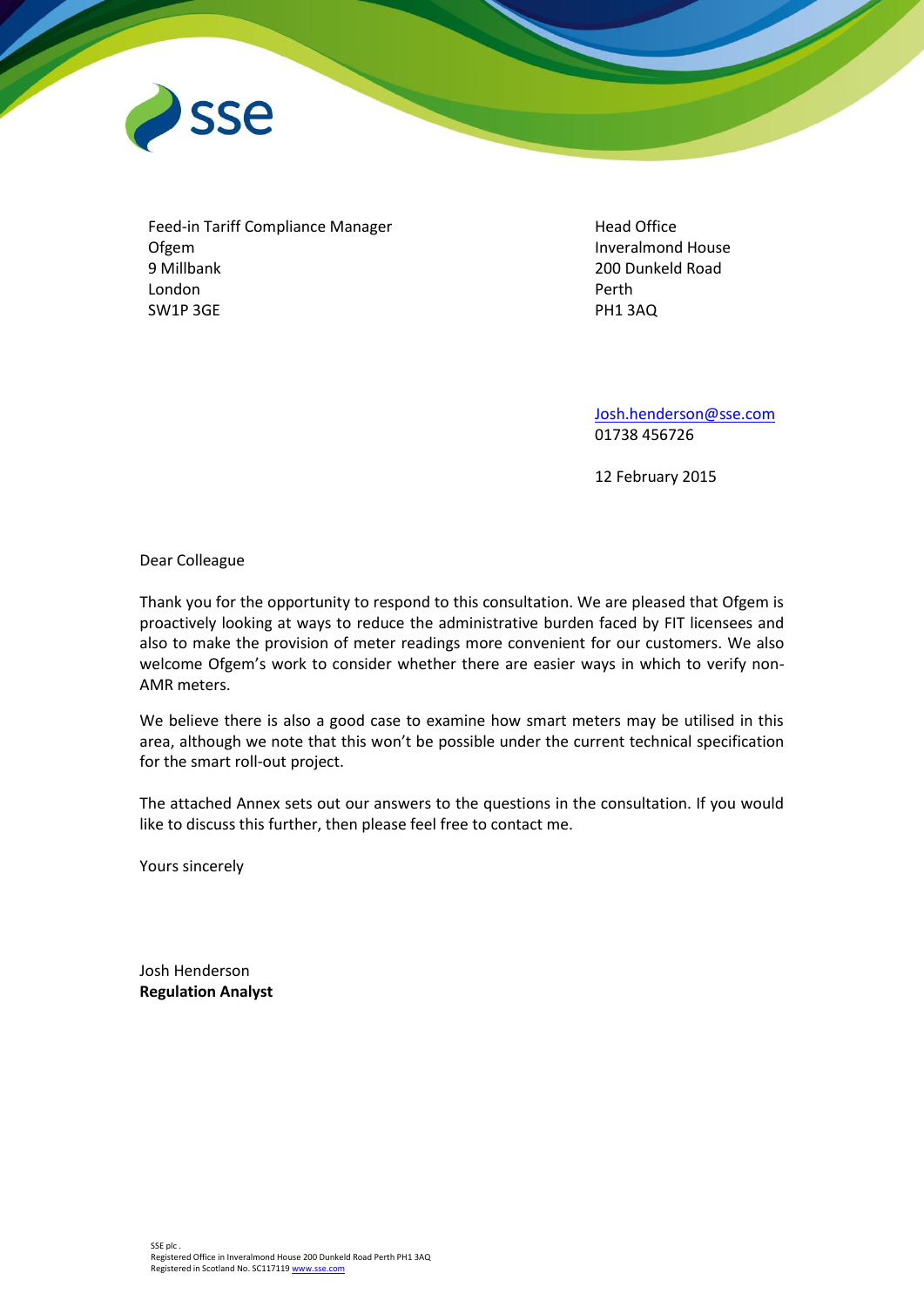

## **Question One: Do you agree with our proposal to allow the use of AMR data for biennial meter verification? Please provide evidence to support your answer.**

SSE agrees that the guidance should be amended to allow for the use of AMR data. The issue of obtaining meter readings has been one which has challenged SSE in the past and which we continue to find a huge administrative burden, particularly in cases where access has proven difficult. We welcome Ofgem's approach to proactively considering this problem.

While there is obvious benefit in allowing the use of AMRs for meter verification, we consider that Licensees should be able to choose how to deal with the issue of meter verification in order to ensure the most effective method is available for each particular customer. We therefore welcome that Ofgem has stated that suppliers can continue to approach meter verification though alternative options such as physical reads.

It is our understanding that it is fundamentally a decision by generators whether or not to use the relevant technology. As such they would incur the direct costs of choosing AMRs and the cost of having them installed and maintained.

## **Question two: Do you agree with the methods of verification and sample size we have proposed? If not, what would you propose and for what reason?**

In Ofgem's consultation paper, it is stated that 20 instances of incorrect meter readings have occurred in 300 000 attempts. This accounts for around 0.007% of installations. On that basis, we would suggest that a 5% sample may be disproportionately large to the perceived risk. SSE would suggest that a sample of 1% is sufficient to meet the risk identified and would minimise the burden of work.

In relation to the methods of verification considered, we agree that each method has its own merit and we agree that licensees should have the choice as to how to approach verification, rather than designating only one option. In particular, we welcome the option to continue with the physical reading of meters where it is still identified as the most effective means of obtaining verification, even if this may appear as requiring the most effort. We support the consultation being reflective of where a Licensees structure may still make this option preferable.

## **Question three: Do you agree with the security measures proposed in this section? Are there any other security measures you think are required? If so, please provide reasoning and evidence to support your proposal.**

SSE agrees that the security measures proposed are sufficient given the minimal risk of hacking identified.